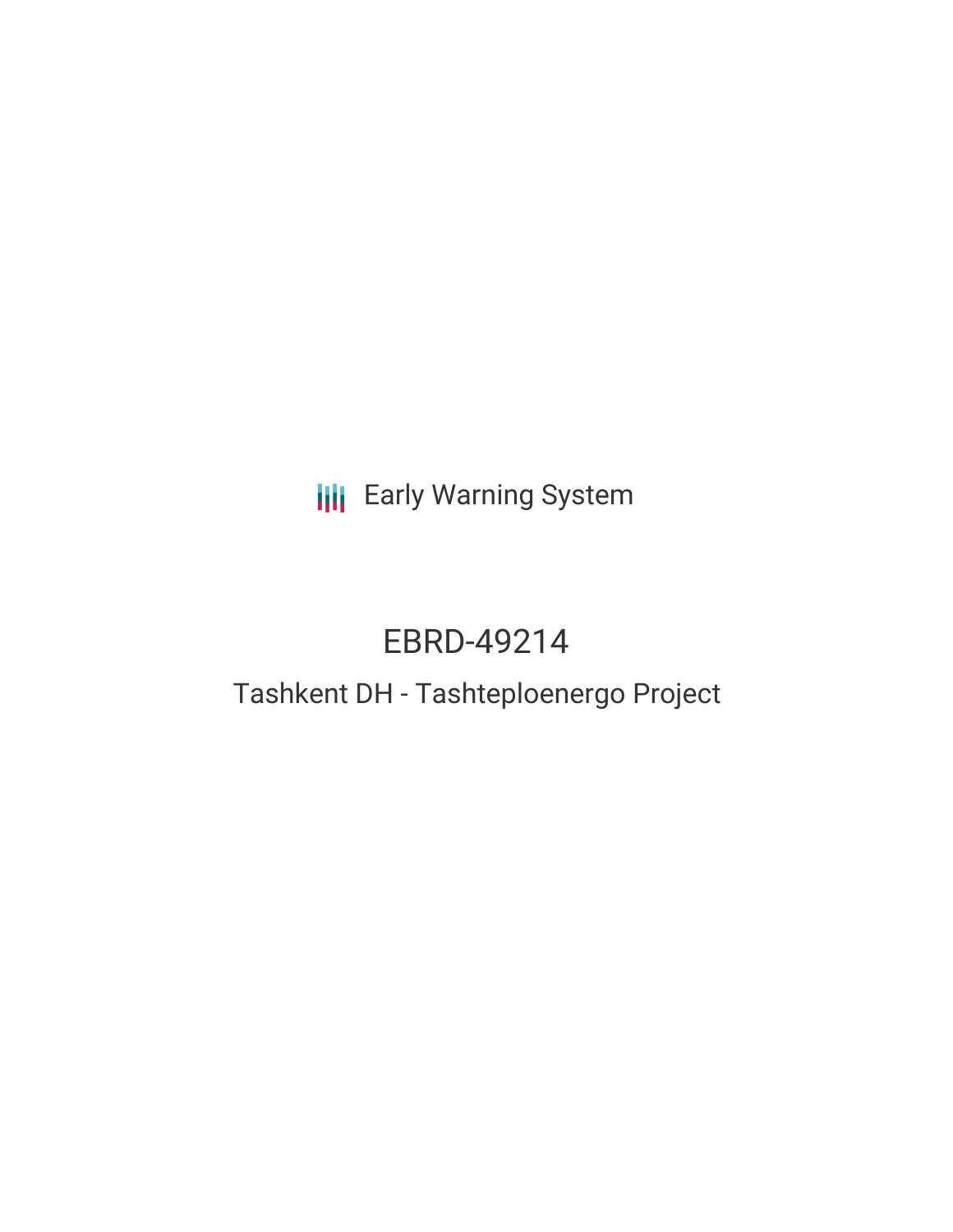

#### **Quick Facts**

| <b>Countries</b>               | Uzbekistan                                              |
|--------------------------------|---------------------------------------------------------|
| <b>Financial Institutions</b>  | European Bank for Reconstruction and Development (EBRD) |
| <b>Status</b>                  | Proposed                                                |
| <b>Bank Risk Rating</b>        | B                                                       |
| <b>Voting Date</b>             | 2018-09-19                                              |
| <b>Sectors</b>                 | Construction, Energy                                    |
| <b>Investment Type(s)</b>      | Loan                                                    |
| <b>Investment Amount (USD)</b> | \$100.00 million                                        |
| <b>Project Cost (USD)</b>      | \$100.00 million                                        |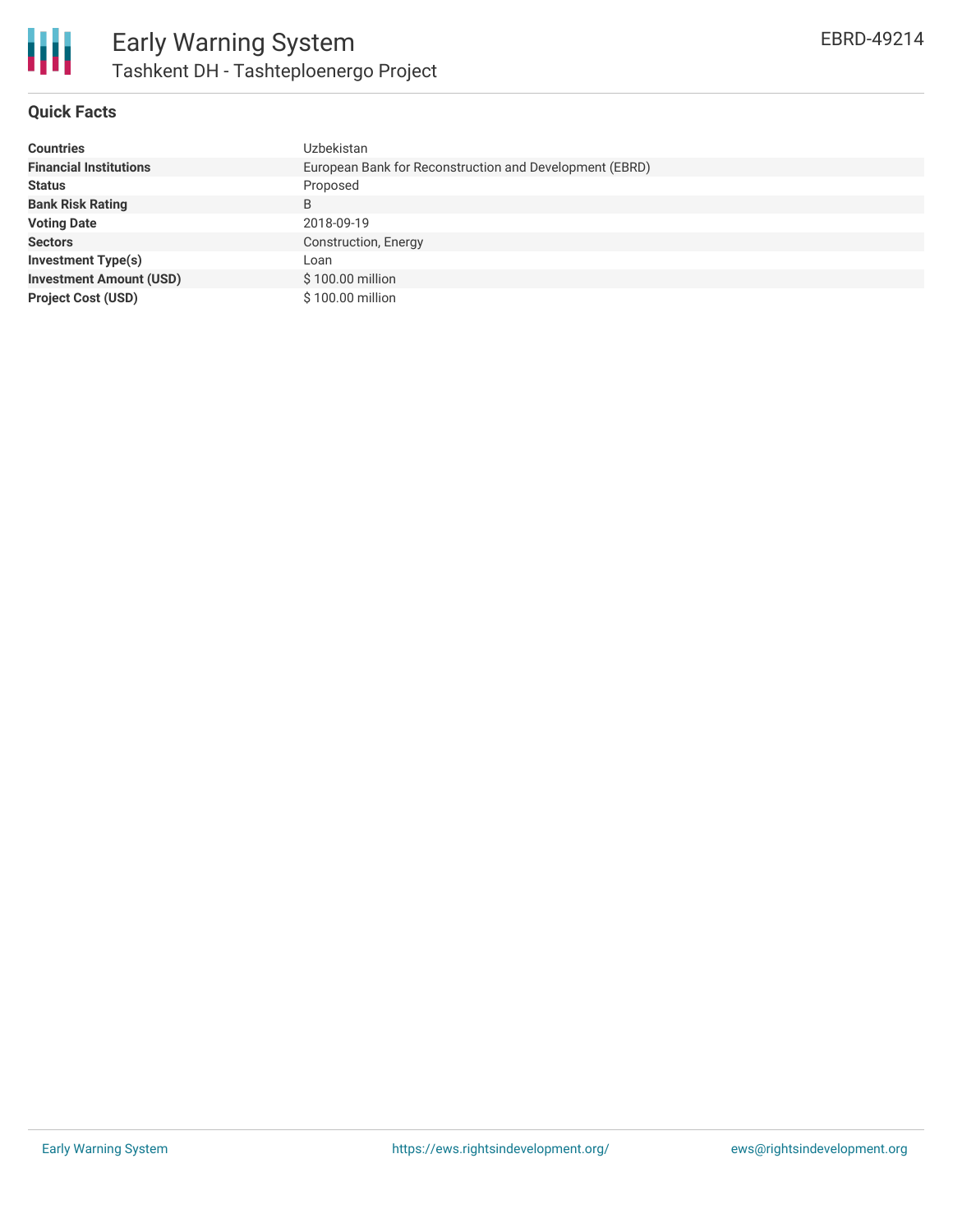

#### **Project Description**

This project provides financing to the Republic of Uzbekistan, to be granted to the State Unitary Enterprise Tashteploenergo for investments in the district heating infrastructure of Tashkent. Investments include the rehabilitation of the heat distribution network, and the installation of individual heat substations and solar panels.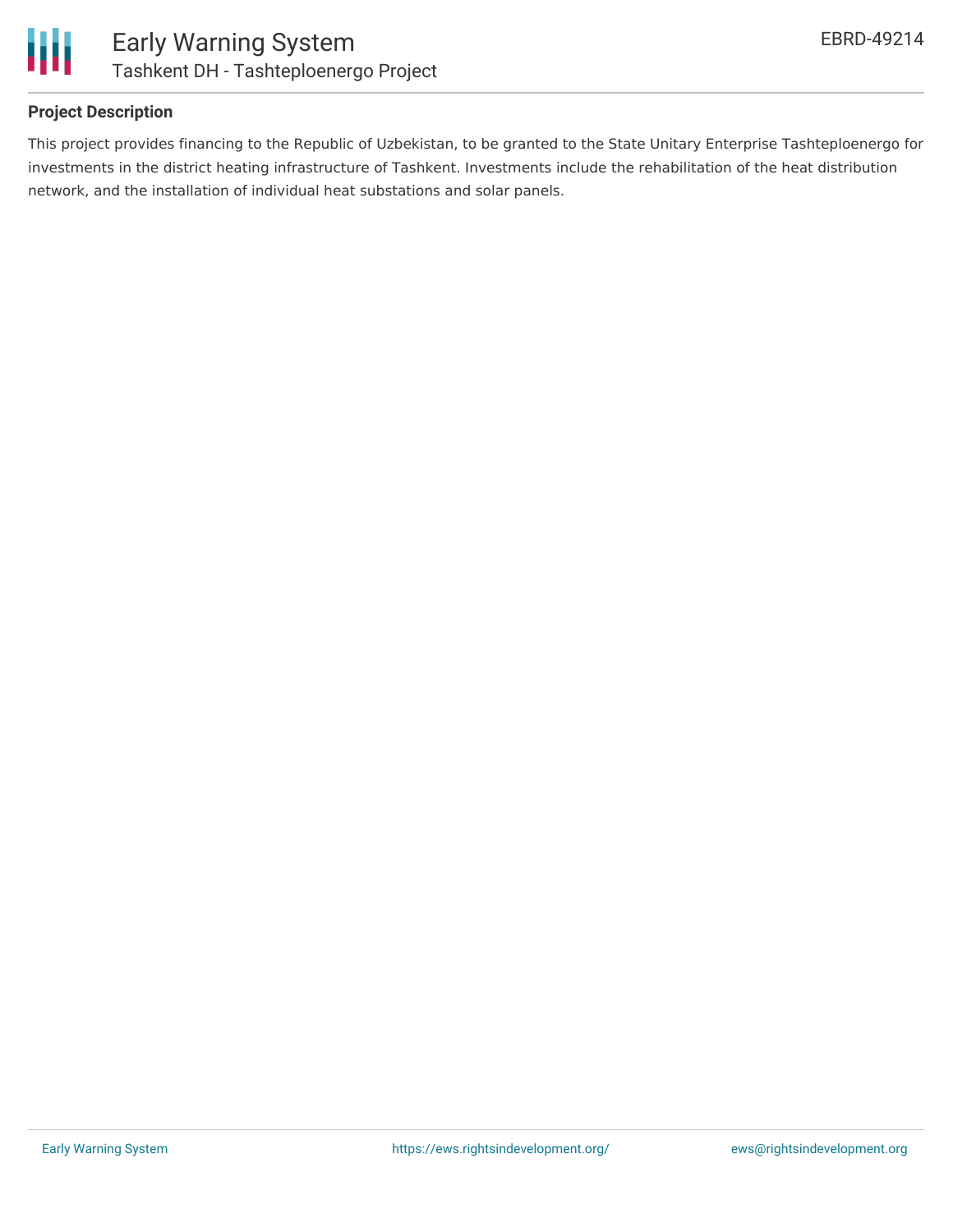#### **Investment Description**

European Bank for Reconstruction and Development (EBRD)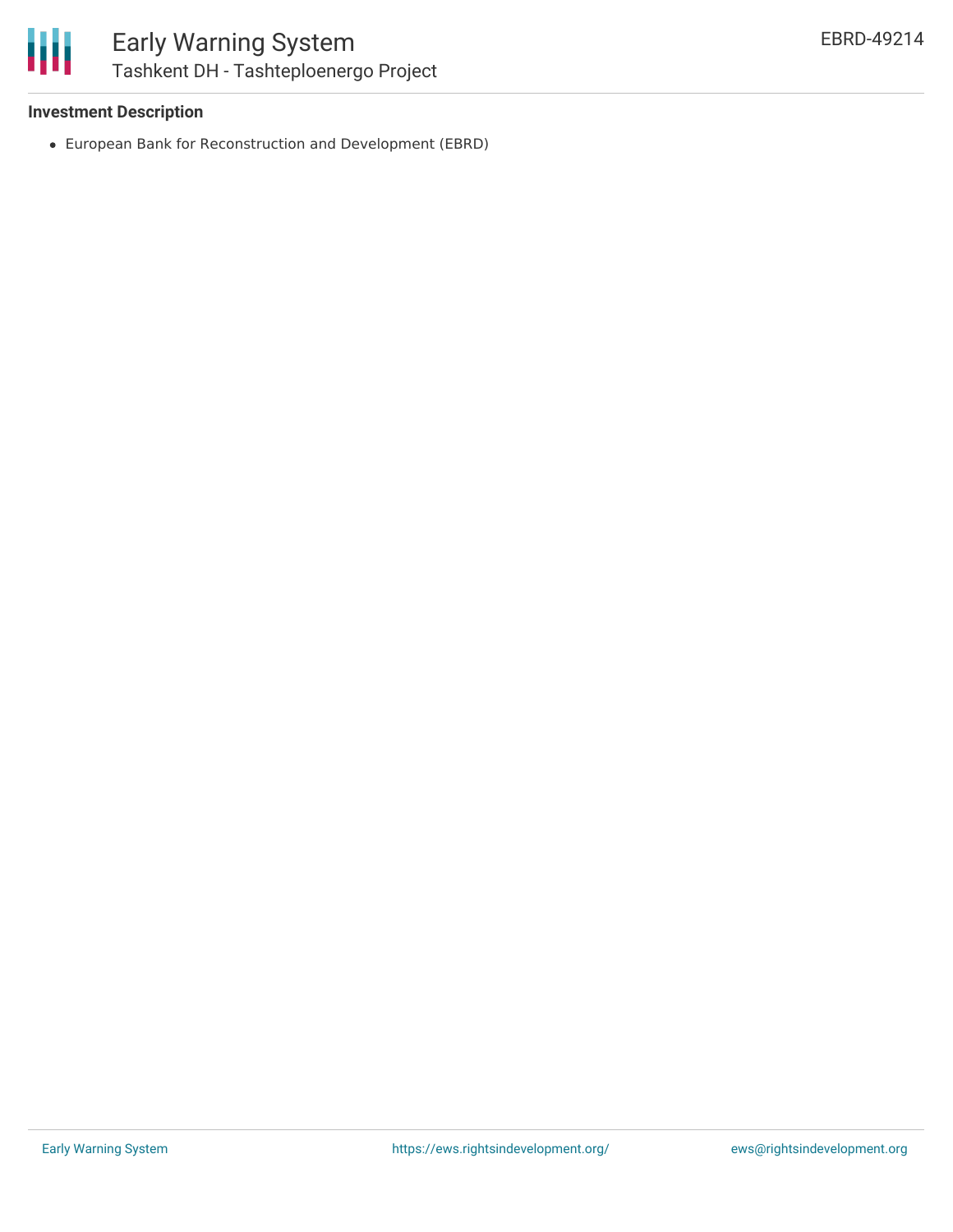

### Early Warning System Tashkent DH - Tashteploenergo Project

| <b>Private Actor 1</b> | <b>Private Actor</b><br>1 Role | <b>Private Actor</b><br>l Sector | <b>Relation</b>          | <b>Private Actor 2</b>                   | <b>Private Actor</b><br>2 Role | <b>Private Actor</b><br>2 Sector |  |
|------------------------|--------------------------------|----------------------------------|--------------------------|------------------------------------------|--------------------------------|----------------------------------|--|
|                        | $\sim$                         |                                  | $\overline{\phantom{a}}$ | State Unitary Enterprise Tashteploenergo | Client                         | $\overline{\phantom{a}}$         |  |